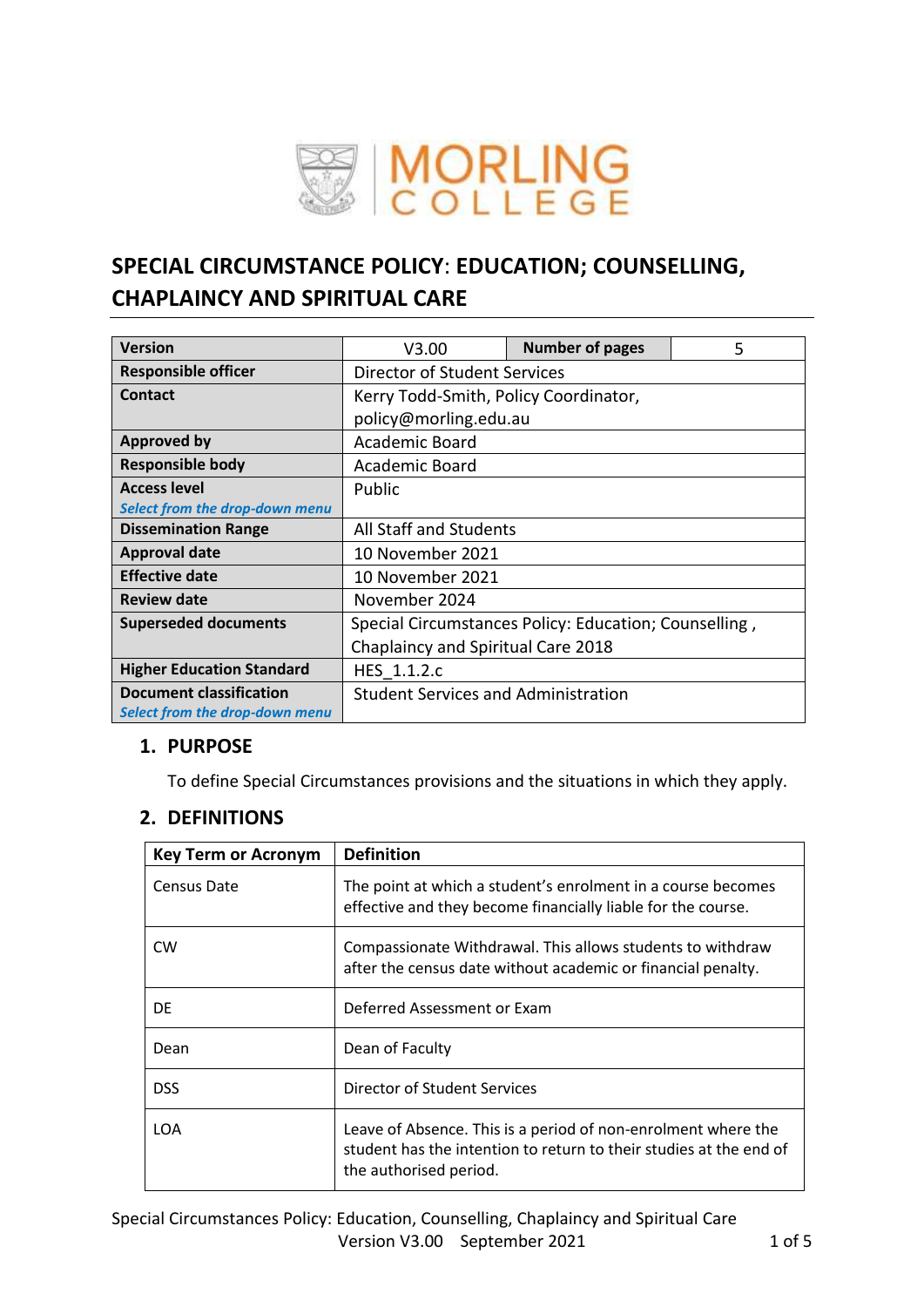| MC | <b>Morling College</b> |
|----|------------------------|
|----|------------------------|

# **3. SCOPE**

This policy applies to all Morling College students enrolled in courses in Education; Counselling; and Chaplaincy and Spiritual Care, who wish to make a request due to Special Circumstances.

# **4. POLICY STATEMENT**

Morling College recognises that Special Circumstances may impact a student's progress to complete a unit/s of study and that there may be times when these circumstances lead to an application for:

- Deferral of an exam or assessment (DE)
- Suspension or extension of candidature
- Leave of absence (LOA)
- Tuition Fee Refund (TFR) (previously known as Compassionate Withdrawal (CW))

It is the student's responsibility to submit the relevant application by the required deadline.

Morling College encourages students to effectively communicate their needs and altered circumstances with College staff in a timely manner in order to assist students when making decisions about their academic goals and expected outcomes. While advice may be given, it is ultimately the student's responsibility to manage their enrolment and completion of units and courses of study within the expected timeframes.

# **5. PRINCIPLES**

- 5.1 Special circumstances are defined as those situations which
	- are beyond the student's control;
	- make it impracticable for the student to complete the requirements for the unit during the period in which the student undertook, or was to undertake, the unit.

#### *Beyond a student's control*

5.2 Circumstances will be deemed 'beyond a student's control' if a situation occurred which a reasonable person would consider is not due to the student's action or inaction, either direct or indirect, and for which the student is not responsible. The situation must be unusual, uncommon, or abnormal.

#### *Impracticable to complete*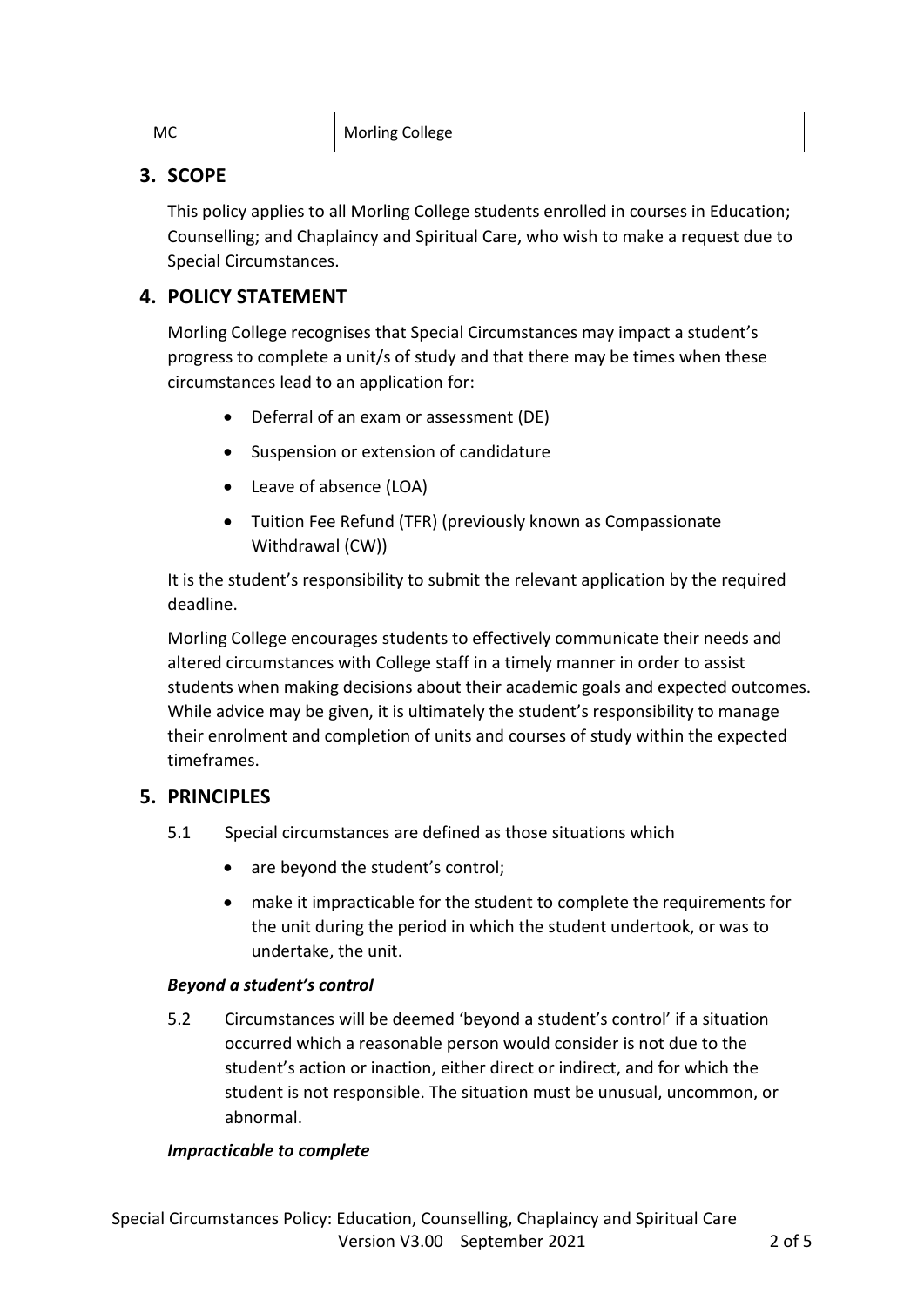- 5.3 Some special circumstances may occur which would make it impracticable for the student to complete the requirements of the unit of study. These include:
	- a. Medical circumstances;
	- b. Family circumstances;
	- c. Personal circumstances;
	- d. Employment related circumstances; or
	- e. Course of study related circumstances.

#### *Deferred Assessment or Exam*

- 5.4 Where an individual assessment item will not be submitted by the due date a student should, in the first instance, apply to the lecturer for an extension before the due date. The extended due date should fall before the lecturer must submit the final marks to the Faculty Administrator.
- 5.5 Students may apply for a Deferred Assessment/Examination (DE) if they are unable to: submit an assessment by the due date where an extension will lapse or is not possible; or sit an exam during the normal exam period.
- 5.6 A DE may only be requested if the assessment has not yet been submitted or the exam not yet attempted.
- 5.7 Where a DE has been granted the assessment or exam must be completed as soon as possible, normally no later than the start date of the following semester. Any further extension of the DE beyond this date requires the approval of the Faculty Dean.
- 5.8 A Fail (F) grade will be issued where an assessment is not submitted or exam not taken by the approved deferred date unless there are extenuating circumstances.

#### *Suspension of Candidature [Counselling, Chaplaincy and Spiritual Care ONLY]*

5.9 Refer to the Suspension of Candidature Policy: Counselling

#### *Leave of Absence*

5.10 Refer to the Leave of Absence Policy: Education; Counselling, Chaplaincy and Spiritual Care

# *Tuition Fee Refund*

5.11 Under **specific** special circumstances, if approved, a student is able withdraw after the census date without an academic penalty (receiving a CW (Compassionate Withdrawal) as a final grade) and with no financial penalty (receiving a refund of tuition fees and/or a re-credit of FEEHelp debt).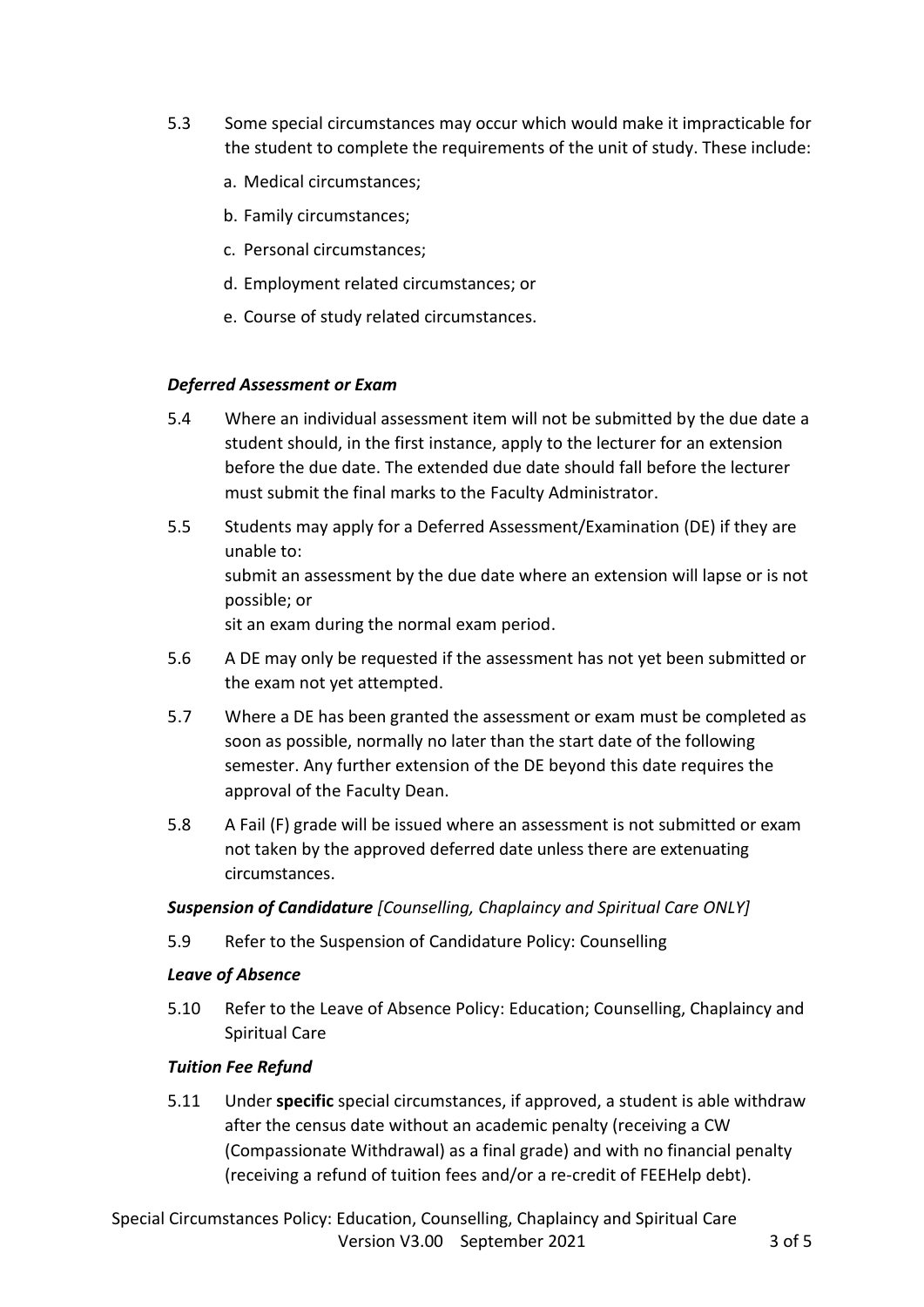5.12 Refer to the Tuition Fee Refund Policy: Education; Counselling, Chaplaincy and Spiritual Care for details. This policy was previously known as the Compassionate Withdrawal Policy: Education; Counselling, Chaplaincy and Spiritual Care

### *Applications*

- 5.13 Each application relating to special circumstances will be examined and determined on its merits.
- 5.14 Applicants must complete the appropriate form and provide documentary evidence to substantiate their claims, such as medical certificates and letters of support.

#### *Submission and Approval*

| <b>Application type</b>                                                                                           | <b>Application Format</b>                                                      | Submit to for a<br>recommendation | <b>Approved by</b> |
|-------------------------------------------------------------------------------------------------------------------|--------------------------------------------------------------------------------|-----------------------------------|--------------------|
| Deferred<br>assessment                                                                                            | Application for<br>Deferred<br>Assessment (DE)<br>Form                         | Lecturer/Dean                     | Dean               |
| Suspension or<br>extension of<br>candidature<br>[Counselling,<br>Chaplaincy and<br><b>Spiritual Care</b><br>ONLY] | Email, outlining the<br>circumstances and<br>attaching supporting<br>documents | Lecturer/Dean                     | <b>DSS</b>         |
| Leave of absence<br>(LOA)                                                                                         | Leave of Absence<br>Form                                                       | Dean                              | Dean               |
| <b>Tuition Fee Refund</b>                                                                                         | <b>Faculty Tuition Fee</b><br><b>Refund Form</b><br>(online)                   | Online                            | <b>DSS</b>         |

5.15 Submit applications as per below

# **6. RELATED DOCUMENTS AND LEGISLATION**

Tuition Fee Refund Policy: Education; Counselling, Chaplaincy and Spiritual Care [Variation to Enrolment Policy: Education; Counselling, Chaplaincy and Spiritual Care](file:///G:/Shared%20drives/Shared%20data/Policies/Student%20Policies/Variation%20to%20Enrolment%20Policy%20E%20CCSC%20Oct%202018.pdf) [Incomplete Grade Policy: Education; Counselling, Chaplaincy and Spiritual Care](file:///G:/Shared%20drives/Shared%20data/Policies/Student%20Policies/Incomplete%20Grade%20Policy_Ed%20CCSC%202018.pdf)